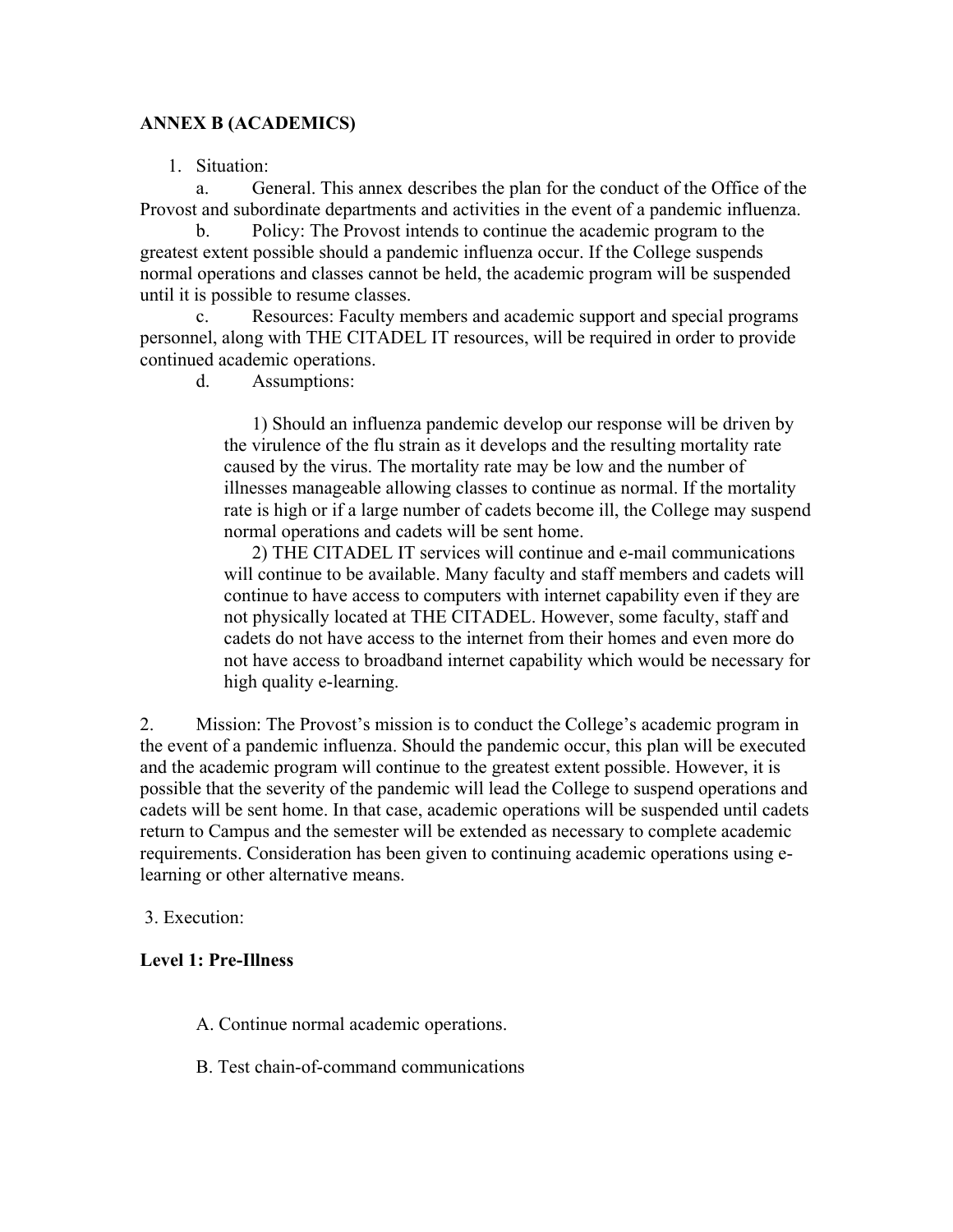1) The Office of the Provost transmits information via e-mail to associate/assistant deans, academic department heads, special staff members and others as necessary. 2) Associate/assistant deans, department heads and special staff members communicate with their personnel by e-mail and/or telephone as necessary and report back to the Office of the Provost as required. 3) The flow of communications is depicted below:



4) This communications plan will be used to communicate information regarding illness and any other information necessary to continue academic operations or related to the suspension or resumption of academic operations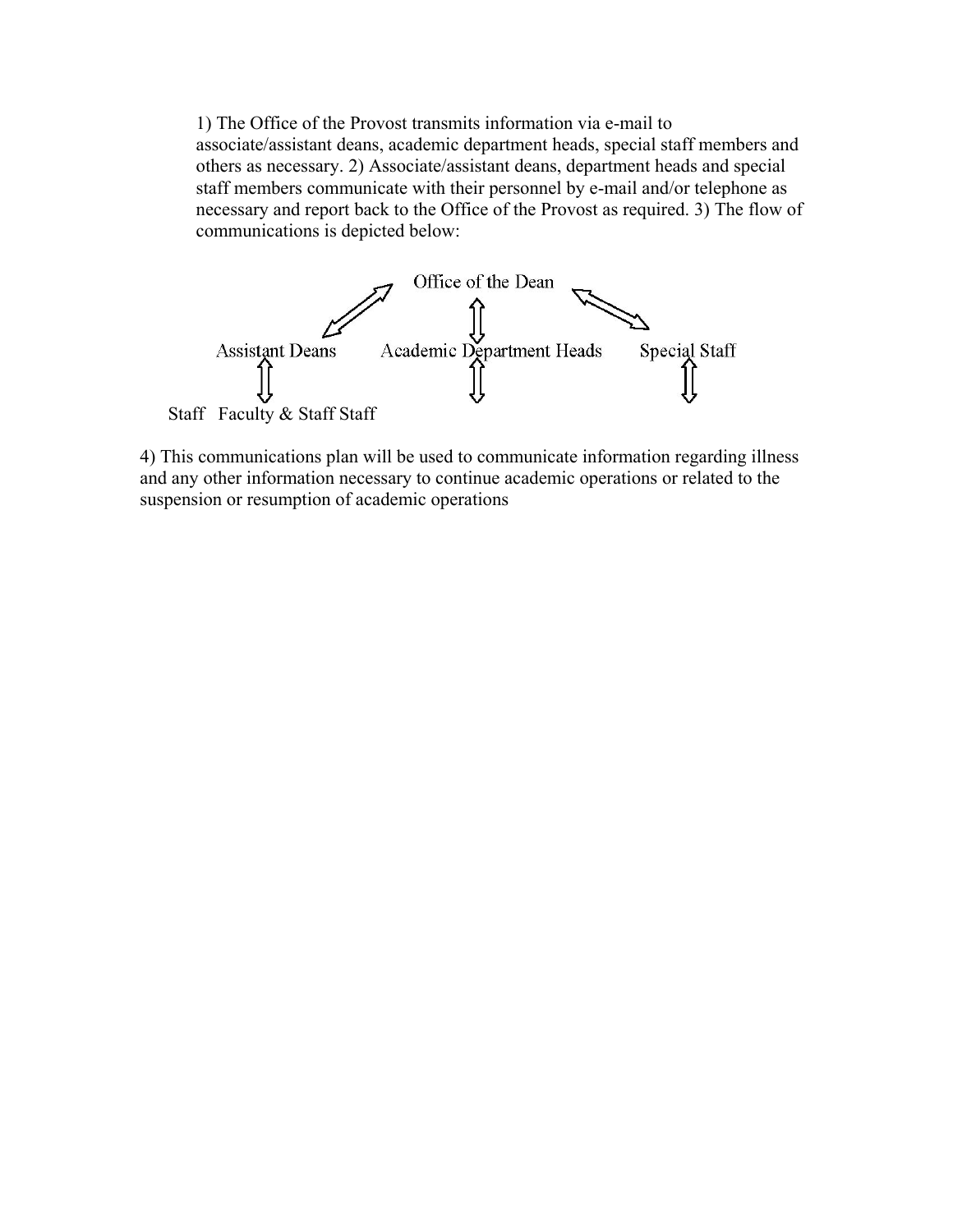## **Level 2: Pandemic Flu Identified in the State of South Carolina**

- A. Continue normal academic operations with the exception that all off-Campus activities, such as field trips, will be cancelled. Cadets will be restricted to Campus and the Campus will be closed to the general public.
- B. Academic department heads and directors of special academic programs report faculty and staff absences to the Office of the Provost.
- C. Provost monitor faculty and staff absences and coordinate with department heads to ensure departments are able to continue operations in the event of faculty absences.

# **Level 3: Pandemic Flu at THE CITADEL**

Mortality rate >1% moves the THE CITADEL response to Level 4. Mortality rate of <1% will cause the following initial actions:

A. Continue normal academic operations.

B. Continue to report and monitor faculty and staff absences, ensuring substitute faculty are available to fill in for faculty who become ill.

C. Office of the Provost will provide information to HR regarding status of personnel.

### **Level 4: THE CITADEL Infirmary Capacity Exceeded or Virulence of Flu Strain Produces >1% Mortality Rate**

A. Cadets will be sent home, in which case the academic program will be suspended until cadets are able to return to Campus.

B. Office of the Provost will continue to provide personnel status reports to HR.

C. All other Provost activities will continue with personnel working from their office or home as feasible.

#### **Level 5: Campus Illness**

A. Cadets return to Campus and the academic program is resumed. The semester will be extended as necessary to complete academic course requirements.

B. A liberal policy for course work make-up will be implemented to allow cadets whose return to Campus may be delayed due to illness to make up course work beyond the end of the extended semester.